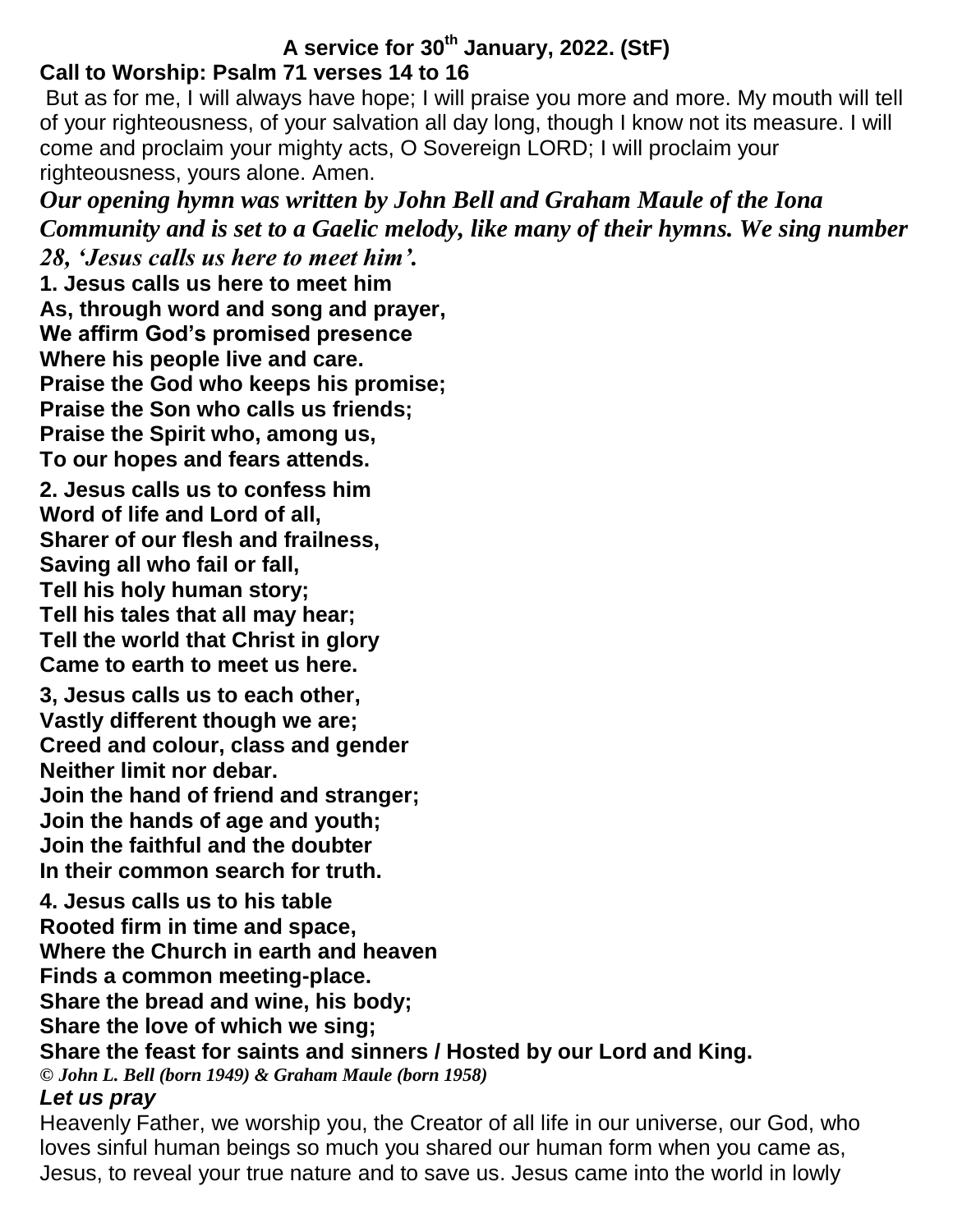Bethlehem and grew up in Galilee among ordinary people to share our joys and sorrows, our hopes and fears, our trials and temptations, as Immanuel, God with us. Through his crucifixion and resurrection our Lord Jesus triumphed over sin and death, for our sakes, offering us a new covenant of love and faith with you.

Lord, we come to thank you for the many blessings we receive from you: all the good things we enjoy; the opportunities and experiences that have brought us joy; challenges that have tested us and shaped our character and for people who have guided, inspired and loved us. Most of all thank you for Christ Jesus, without whom we are helpless and hopeless. Take away all anxiety and distractions, so we may pray to you in faith, sing your praises joyfully and listen to your word attentively, knowing you are our Saviour and Lord of all.

Amazing God, your love for us is boundless and we know that we don't deserve it, for our lives fall short of what you would have them be. As we reflect upon our failings, we confess that we have not loved you wholeheartedly, nor have we loved other people as we would want to be loved. Lord, for the sins we have committed and for the good we have failed to do, forgive us in Jesus' name as we turn away from what we know is wrong.

Merciful, loving God, we believe that you hear and answer all our prayers, and that in your great goodness you have pardoned us. Teach us to serve you, so that, by helping and loving others faithfully and joyfully in Jesus' holy name we honour and glorify you for as long as we live. Amen.

## *We shall say the prayer that Jesus taught us.*

**Our Father, who art in heaven, hallowed be thy name; thy kingdom come; thy will be done; on earth as it is in heaven. Give us this day our daily bread. And forgive us our trespasses as we forgive those who trespass against us. And lead us not into temptation, but deliver us from evil. For thine is the kingdom, the power and the glory, for ever and ever. Amen.**

*Thomas Colvin wrote our next hymn during a day training course for evangelists at Chereponi, Ghana in the mid 1960s. I wonder if he was bored by the course, or inspired by it. He set his words to a Ghanaian love song. Hymn number 249, 'Jesu, Jesu, fill us with your love,'*

*Jesu, Jesu Fill us with your love, Show us how to serve The neighbours we have from you.* **1. Kneels at the feet of his friends, Silently washes their feet, Master who acts as a slave to them:** *Chorus*

**2. Neighbours are rich folk and poor, Neighbours are black folk and white, Neighbours are nearby and far away:** *Chorus*

**3. These are the ones we should serve, These are the ones we should love. All these are neighbours to us and you:** *Chorus*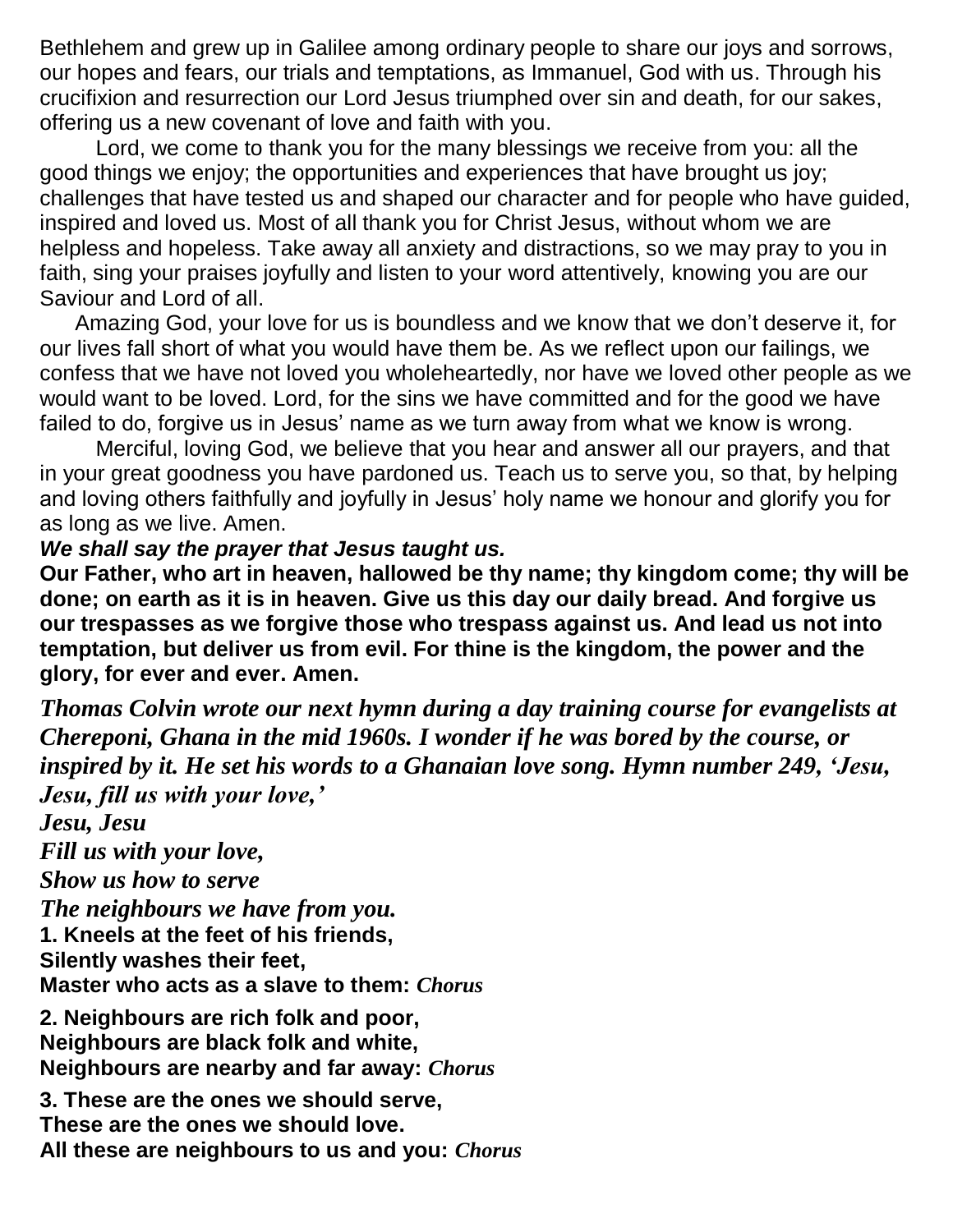#### **4. Kneel at the feet of our friends, Silently washing their feet, This is the way we should live with you:** *Chorus © T.S. Colvin { born 1925} – based on a song from northern Ghana*

### *We come now to our prayers of intercession. Let us pray.*

Sovereign God, Light of the world, you are our strength and refuge in times of trouble. You bless us with your love, so, we turn to you, asking you to help us to act as your earthly hands by helping neighbours who are in need or any kind of trouble. Although our own powers are limited and at times the brokenness of our world threatens to overwhelm us, we are not afraid to ask you to reach out to inspire people with power and influence who can heal the suffering we see around us, for we know that to you all things are possible.

Lord, we are aware of the brokenness of this beautiful, yet fragile world and, as we remember how our Saviour came into the world, homeless and in need, we pray for the poor, disfranchised and marginalised in the world, particularly people from the Developing world whose lives are often brutal, bitter and short. Loving heavenly Father, help us to play what part we can to build a better world by seeking justice for all, by campaigning to end poverty here and abroad, by sharing the earth's resources instead of fighting over them and by learning to co-operate with one another, accepting and even celebrating our differences, rather than allowing them to divide us.

Lord, hear our prayer for people who are facing undue pressures in these troubled times: those who have been deeply affected by coronavirus: others who are suffering from long COVID19, or who have lost loved-ones because of it; others who have lost employment, or who are burdened by debt as a result of COVID lockdowns or restrictions; neighbours who are lonely and afraid, or who feel abandoned; people whose relationships have broken down; children whose lives have been constricted and whose education has been damaged; everybody whose spiritual and mental health has been severely challenged during the past two years.

As Jesus came as Lord of healing and wellbeing, look with compassion on people who are sick in body, mind, or spirit. Help them find healing, renewed strength and hope, not only as a result of the care and support they receive, but by experiencing your holy presence in their need. We pray, too, for people who are living with a dementia and their friends, carers and families, who seek to support them and for whom the pandemic has been a living nightmare. Comfort them in their distress and ease their brokenness, O Lord.

In a time of silence, we bring to mind people around us who are in special need of your care and, as we name them before you, we are confident you will know their needs and will reach out to them: ……………… Lord, help us to offer them practical support and friendship as well as sympathy, but embrace everybody for whom we pray with your love, so they receive healing, courage, comfort and peace.

Heavenly Father, we pray for the victims of wars, terrorism, prejudice and persecution. Teach leaders of all nations to find better ways of resolving differences with neighbours, rather than resorting to force and inspire them to rule with justice and mercy, for only then can true peace prevail. We pray, in particular for politicians to strive for a peaceful resolution to the situation in Ukraine, which is present threat to world peace.

Hear our prayer for the victims of war and terrorism: those who have lost loved ones; for people who have suffered life-changing injuries to body, mind or spirit and for refugees, who have not only been driven far from their homes, but who face exploitation and danger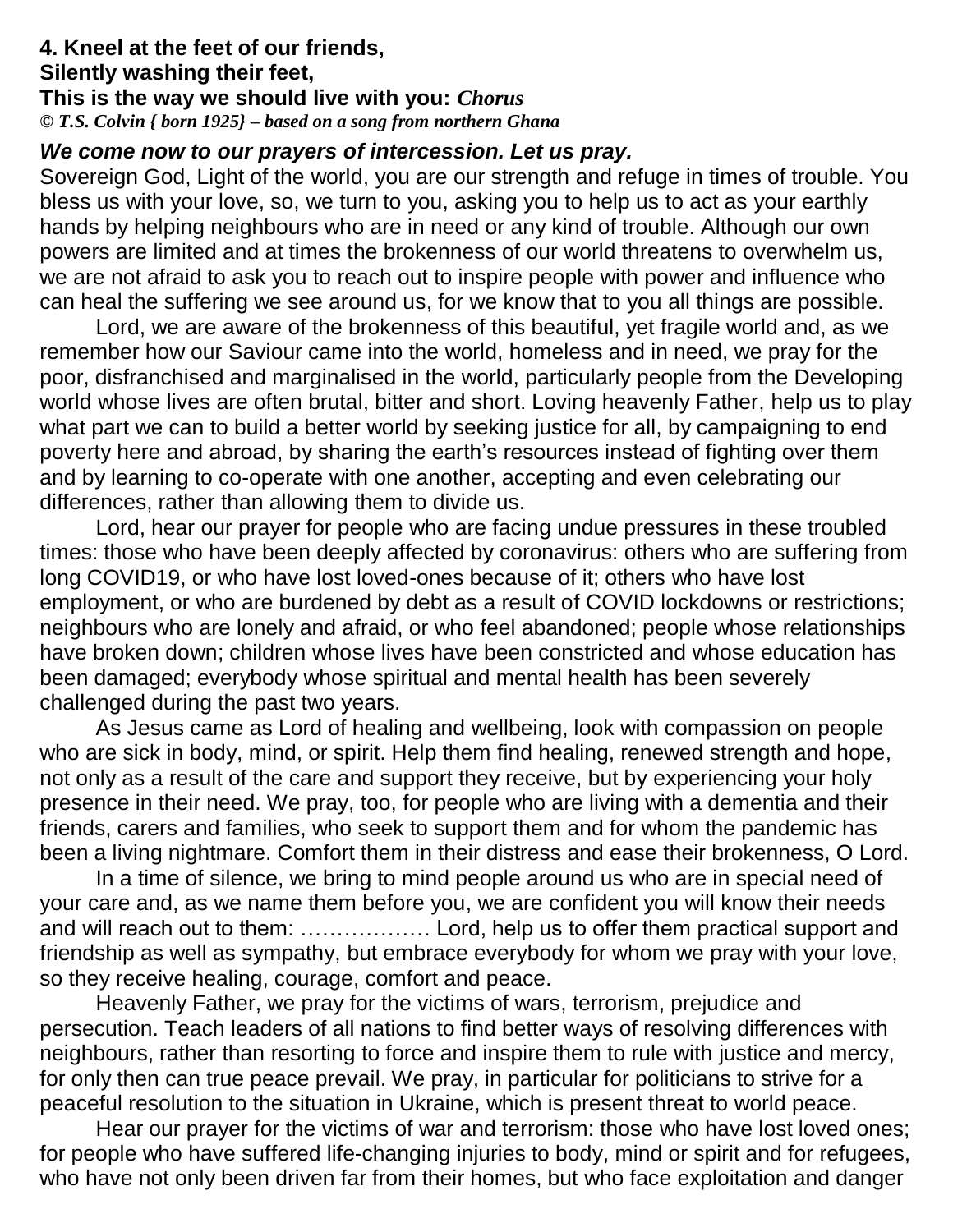in order to try to escape from our inhumanity to one another. Compassionate God, may they all receive the support and encouragement required to rebuild their broken lives. Remember in your mercy people in Afghanistan, Ethiopia and Sudan where strife is threatening to result in catastrophic famine in these countries.

Holy God, we pray for our church, churches in our district and, indeed, for the World Church as we begin to emerge from the shadow of the pandemic. Help us learn new, effective ways to serve our communities and to reflect the goodness and grace of Jesus by proclaiming Good News with one voice and serving him with united hearts.

Lord, we ask you to bless people who have worked steadfastly to support us throughout this pandemic: workers in the NHS, carers, scientists who are producing anti-COVID vaccines and medicines, besides key-workers throughout the country. May they remain successful and safe in their work, Lord.

Abba, Father God, look upon us, our families and our friends with compassion. Keep us safe and guide us in your holy ways throughout this year, so we may bear the light of the gospel message into the darkest corners of your kingdom, in the glorious name of our Saviour Jesus Christ. Amen.

# **Our reading is Paul's First Letter to the Corinthians chapter 13**

If I speak in the tongues of men and of angels, but have not love, I am only a resounding gong or a clanging cymbal. If I have the gift of prophecy and can fathom all mysteries and all knowledge, and if I have a faith that can move mountains, but have not love, I am nothing. If I give all I possess to the poor and surrender my body to the flames, but have not love, I gain nothing.

Love is patient, love is kind. It does not envy, it does not boast, it is not proud. It is not rude, it is not self-seeking, it is not easily angered, it keeps no record of wrongs. Love does not delight in evil but rejoices with the truth. It always protects, always trusts, always hopes, always perseveres. Love never fails.

But where there are prophecies, they will cease; where there are tongues, they will be stilled; where there is knowledge, it will pass away. For we know in part and we prophesy in part, but when perfection comes, the imperfect disappears. When I was a child, I talked like a child, I thought like a child, I reasoned like a child. When I became a man, I put childish ways behind me. Now we see but a poor reflection as in a mirror; then we shall see face to face. Now I know in part; then I shall know fully, even as I am fully known. And now these three remain: faith, hope and love. But the greatest of these is love. Amen.

*Our next hymn was written by a nephew of the great poet, William Wordsworth. Rt. Revd. Christopher Wordsworth was a Nineteenth Century Bishop of Lincoln and wrote this hymn, based on 1 Corinthians 13, in 1862. We shall sing number 379, 'Gracious Spirit, Holy Ghost,'*

**1. Gracious Spirit, Holy Ghost,**

**Taught by thee, we covet most,**

**Of thy gifts at Pentecost,**

**Holy, heavenly love.**

**2. Faith that mountains could remove,**

**Tongues of earth or heaven above,** 

**Knowledge, all things, empty prove / Without heavenly love.**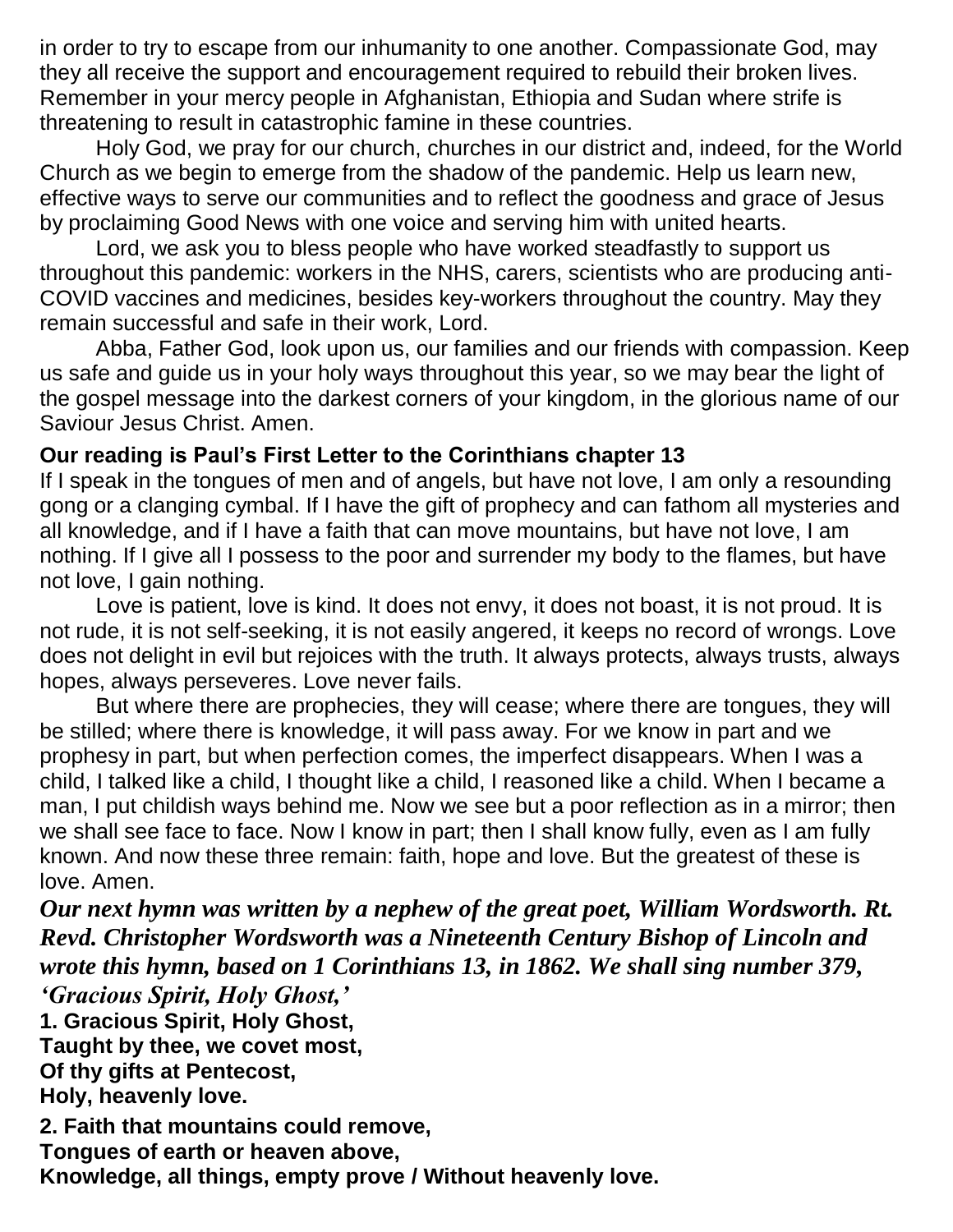**3. Prophecy will fade away, Melting in the light of day; Love will ever with us stay: Therefore give us love.**

**4. Love is kind, and suffers long, Love is meek, and thinks no wrong, Love than death itself more strong: Therefore give us love.**

## **5. Faith, and hope, and love we see, Joining hand in hand, agree; But the greatest of the three, And the best, is love.** *© Christopher Wordsworth {1807 – 1885}*

**Sermon:** *"And now these three remain: faith, hope and love. But the greatest of these is love."***1 Cor. 13:13** Although the thirteenth chapter of Paul's first letter to the churches in Corinth is a hymn to love and is often used at weddings, including my son's, it was originally a rebuke to a dysfunctional group of early Christians, who were engaged in a power game. One of the problems that faced the troubled Church at Corinth was the desire of many members to be exalted above the others and such exclusivity was threatening to tear the community apart. The Corinthian Church had an extremely mixed congregation: slaves and freed men; wealthy, influential merchant women; Jews and Gentiles. Their differences in social standing, wealth and racial background led to enormous quarrels. Arguments raged over the manner of worship: who was the best preacher, {Paul, Apollos, or Peter}, whether or not to observe Hebrew customs and festivals, the rules for sexual behaviour and the role of women in the church. Even the eucharist was a shambles: they brought their own food and drink, but did not share it, so the wealthy ate themselves sick and became inebriated whilst the slaves stood by hungry and parched.

A major power struggle developed over the relative importance of gifts of the Holy Spirit: apostleship; prophecy; teaching; working miracles; gifts of healing; helpers; administrators and the ability to speak in tongues. Paul told the Corinthians these gifts were granted to build up the community, not to make individuals more important than their neighbours. He continued his argument to the heart of what is required in being a Christian: to set love at the centre of our life.

Paul wrote that, whatever gifts the Spirit has granted us, if we do not use them because we love as Jesus loved, freely and humbly, our gifts will be worthless. Even acts of charity, or self-sacrifice are of no use, if they are not motivated by love. Paul wrote about the qualities of real love: **'Love is patient, love is kind. It does not envy, it does not boast, it is not proud. It is not rude, it is not self-seeking, it is not easily angered, it keeps no record of wrongs. Love does not delight in evil but rejoices with the truth. It always protects, always trusts, always hopes, always perseveres.'** We can see this kind of love in action in the gospel accounts of Jesus' life.

A better translation of **'patient'** is **'long-suffering'**; consider how Jesus bore the agony of the cross, the desertion of his disciples and the taunts of the priests and scribes. He did not curse them, but instead asked his Father's forgiveness for them. **'Kind'** refers to **'hesed'**, loving-kindness; think of the people Christ reached out to and restored, tax collectors, Gentiles, prostitutes, lepers, the mentally and spiritually disturbed, all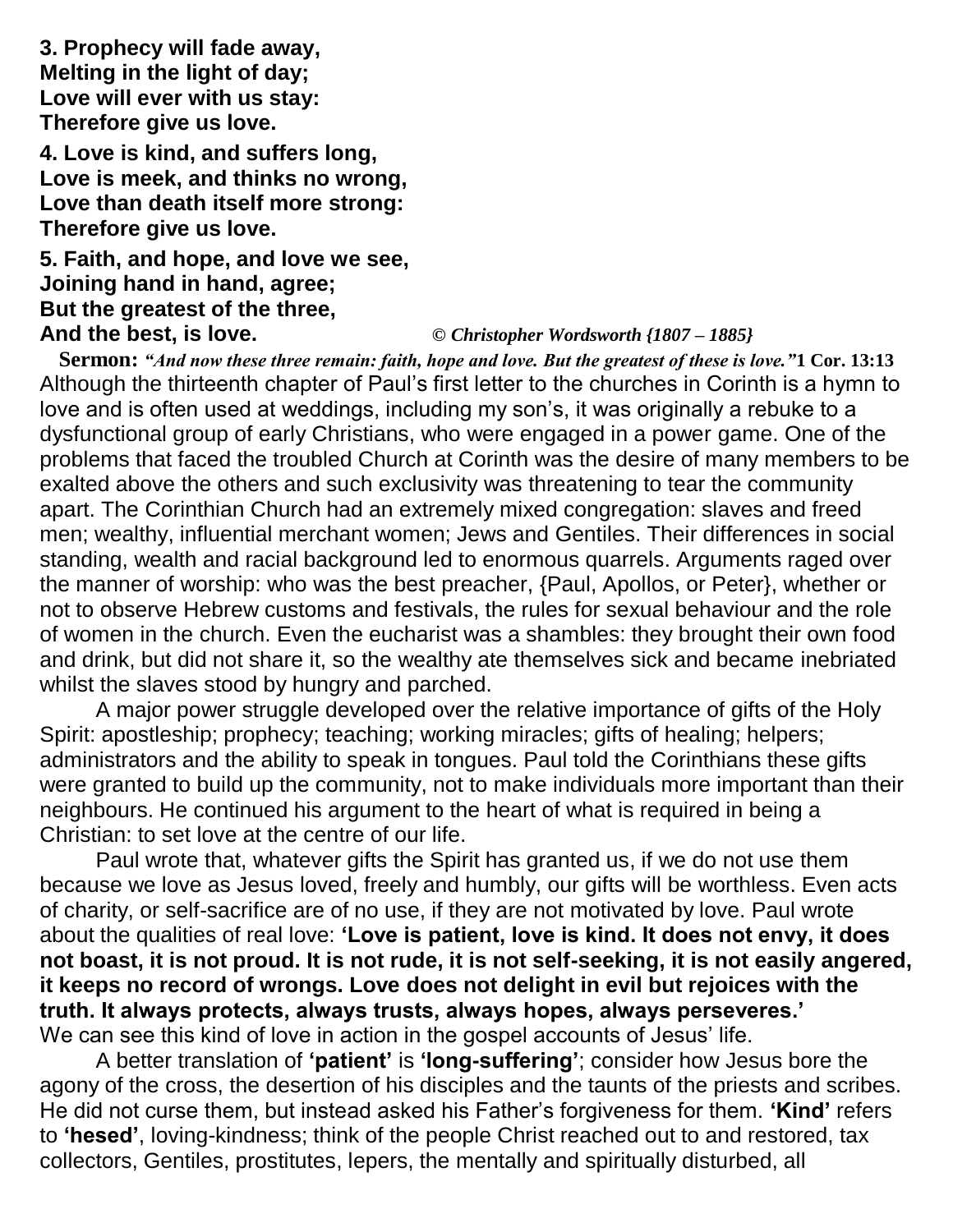considered 'beyond the pale' by orthodox Jews. Despite his powers, Jesus refused to turn stones into bread even when he was tormented by hunger, nor did he seek luxury. Instead, he relied on what he was given by hosts and supporters. He did not exalt himself, but, at the Last Supper, it was he, the Master, who washed his disciples' feet, acting like the humblest servant. He displayed neither anger nor discourtesy when he was betrayed and brought before Caiaphas and Pontius Pilate. He persevered through the worst man can do to his fellow man and trusted God the Father enough to endure crucifixion for wretched sinners like us, confident that he would be raised on the third day. Jesus is the personification of **agape**, the boundless love of God. As followers, we are challenged to display his love in our lives, to foreigners, asylum-seekers, or to people we find it hard to like. Here is an example of such love:

Douglas Downes was born in 1878, the son of a Nineteenth Century Methodist minister. He was ordained in the Church of England and began his ministry in Lambeth, one of the poorest parts of London. He found it impossible to reconcile the splendour of his vicarage with the poverty of his parish, so he moved into two empty rooms at the top of an old house, used painted orange boxes as furniture and shared all he had with his poor friends. He opened a Men's Club and befriended tramps, beggars, drunkards and downand-outs. He didn't rate himself as a preacher, but showed the love of God in practical friendship.

After a short time of service at a Christian College in India and four years as an Army chaplain during the Great War, Douglas helped a monk, called Brother Giles, who worked among tramps on Flowers Farm at Cerne Abbas, Dorset. When Brother Giles fell ill, in 1922, Douglas took over, gave up the title Reverend and became Brother Douglas. He set to work gardening, bee-keeping, jam-making and doing crafts like carving and weaving, drawing the tramps to join in the work. The produce was sold at Dorchester Market. Brother Douglas called the house at Flowers Farm, 'The Home of St. Francis' and adopted a brown habit, like that worn by the Saint he admired. He called his tramps 'wayfaring folk', but he expected them to help: those who wouldn't were fed and sent on their way. Life at the Home was joyful, with a mixture of work and prayer, games, singing and dancing.

During the hard times of the 1920s and 1930s, Brother Douglas spoke to the House of Commons about the plight of vagrants – which led to new laws being passed to protect them. He opened five new Homes in 1932, in which tramps learned trades that offered them the security of employment. Brother Douglas also founded "The Brotherhood of St. Francis" a group of dedicated men who ran the homes along the strict lines that Brother Douglas laid down. When he passed away in 1957, aged seventy-nine, called "The Apostle of the Outcasts", Douglas was neither wealthy nor famous in worldly terms, but he was rich in love.

Members of the Corinthian church reasoned, **'we're special; we're God's chosen people!'** They failed to understand that, to God, all people are special and his elect, if they turn to him. God loves us equally, irrespective of our station in life, or our gifts and graces and he calls us to love one another without discrimination. *May love be our watchword and our guide in life, so that all we do and say reflects the wonderful love of our Saviour to our neighbours, so they may share in the Good News and well-being that Jesus came to bring us. Amen.*